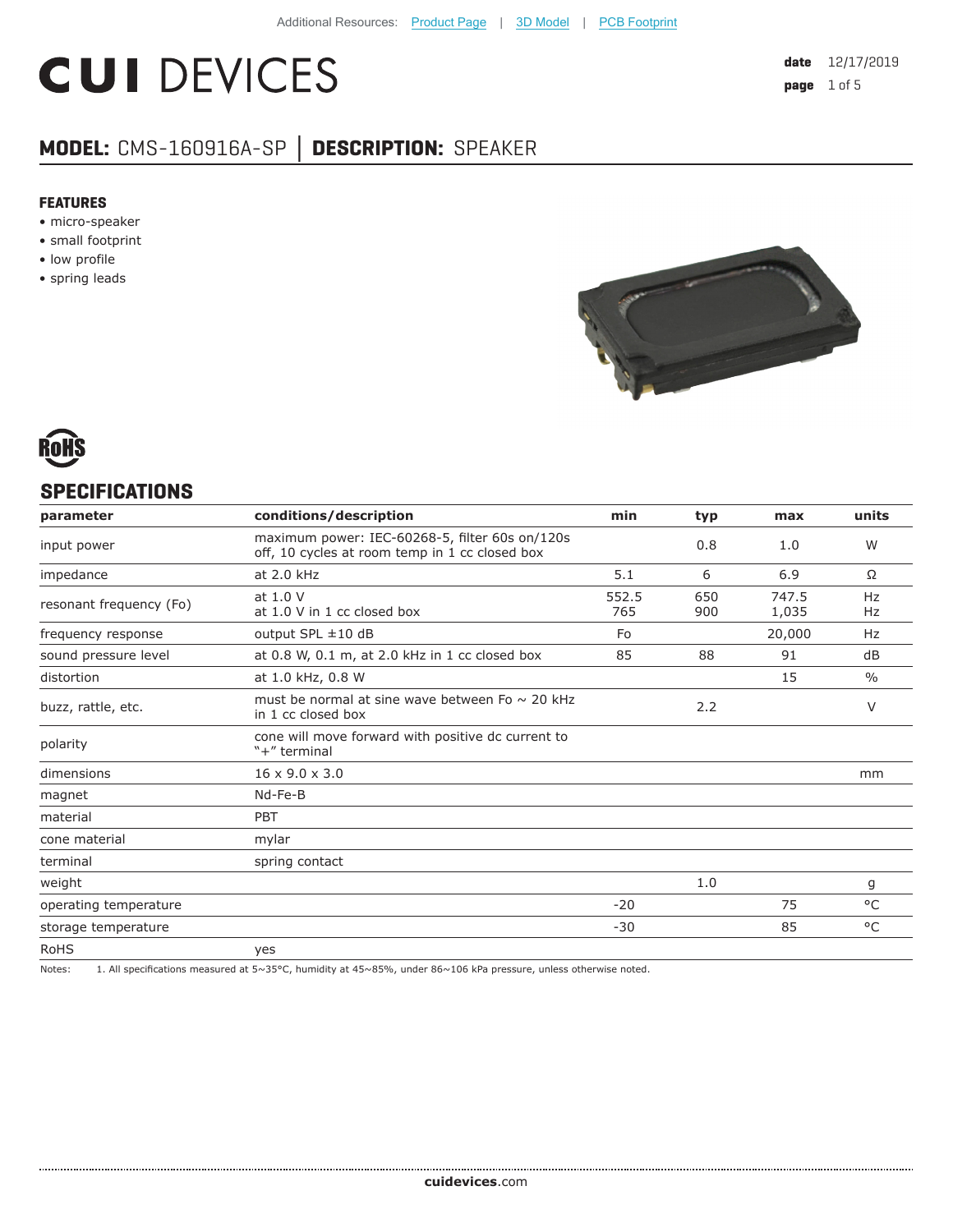## **MECHANICAL DRAWING**

units: mm tolerance: ±0.2 mm



Note: 1. Maximum compression force between front frame and back frame & yoke is 5 N.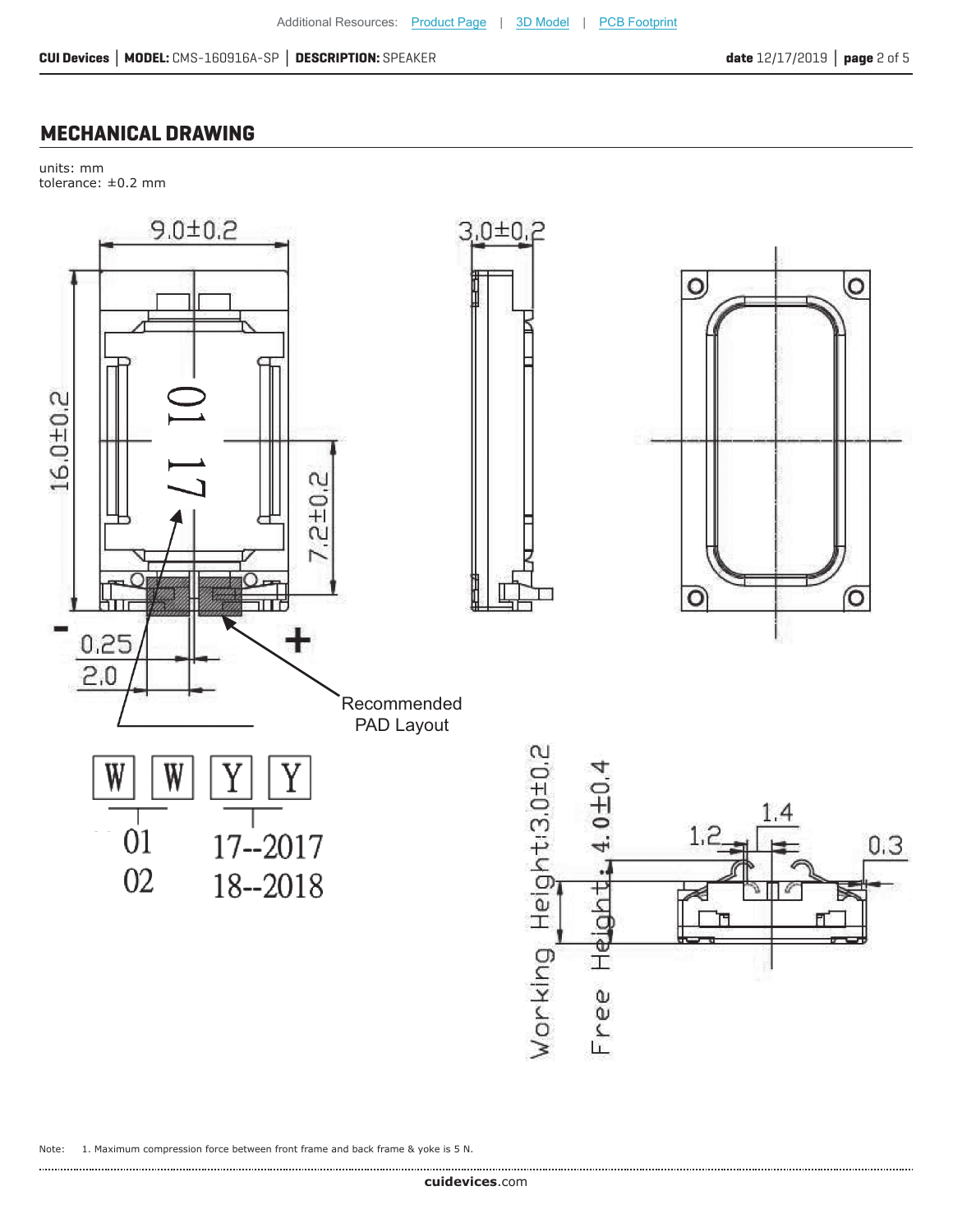## **RESPONSE CURVES**



#### **Total Harmonic Distortion Curve**

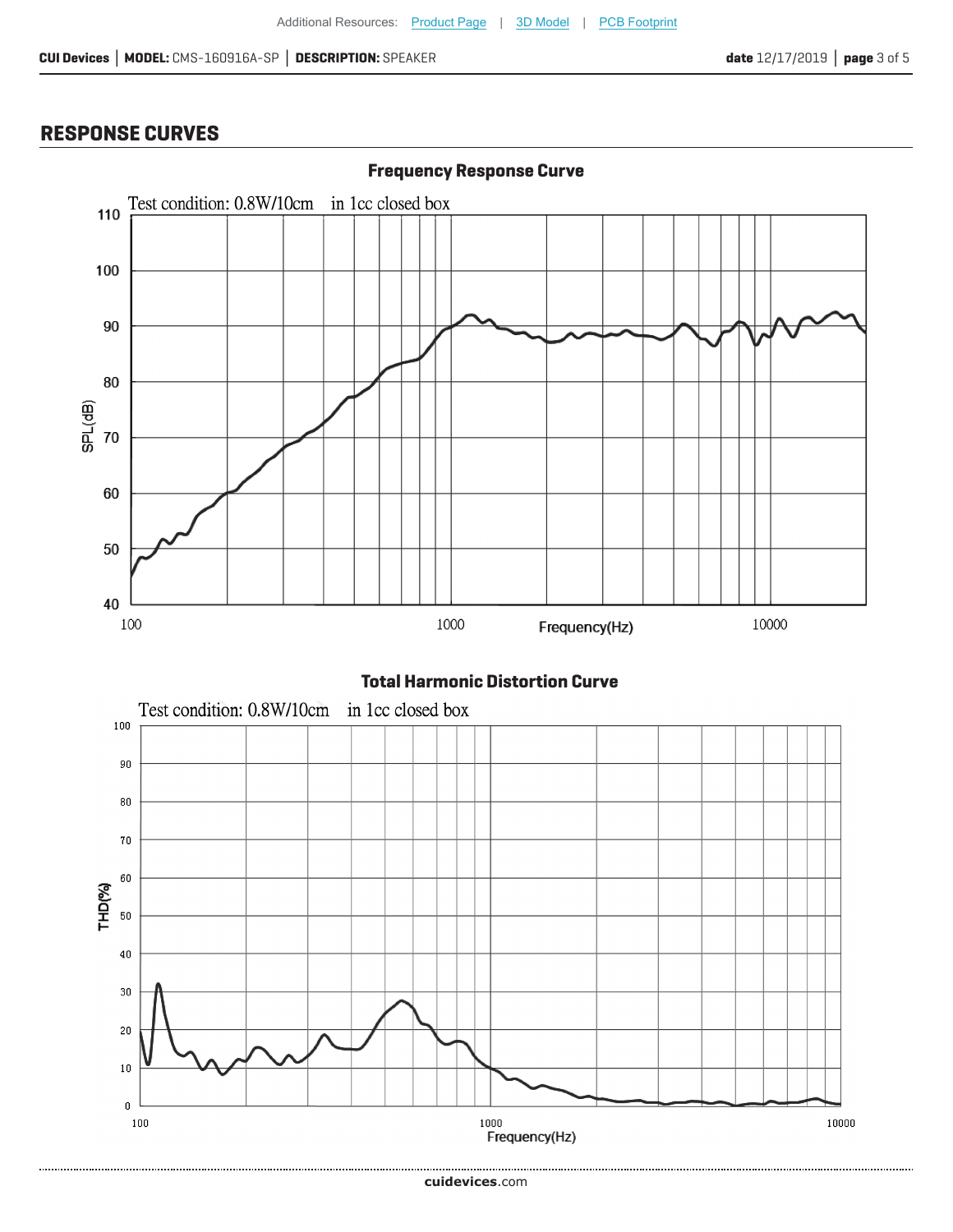#### **PACKAGING**

units: mm

Tray Size: 290 x 220 mm Carton Size: 590 x 350 x 290 mm Tray QTY: 100 pcs per tray Carton QTY: 5,000 pcs per carton